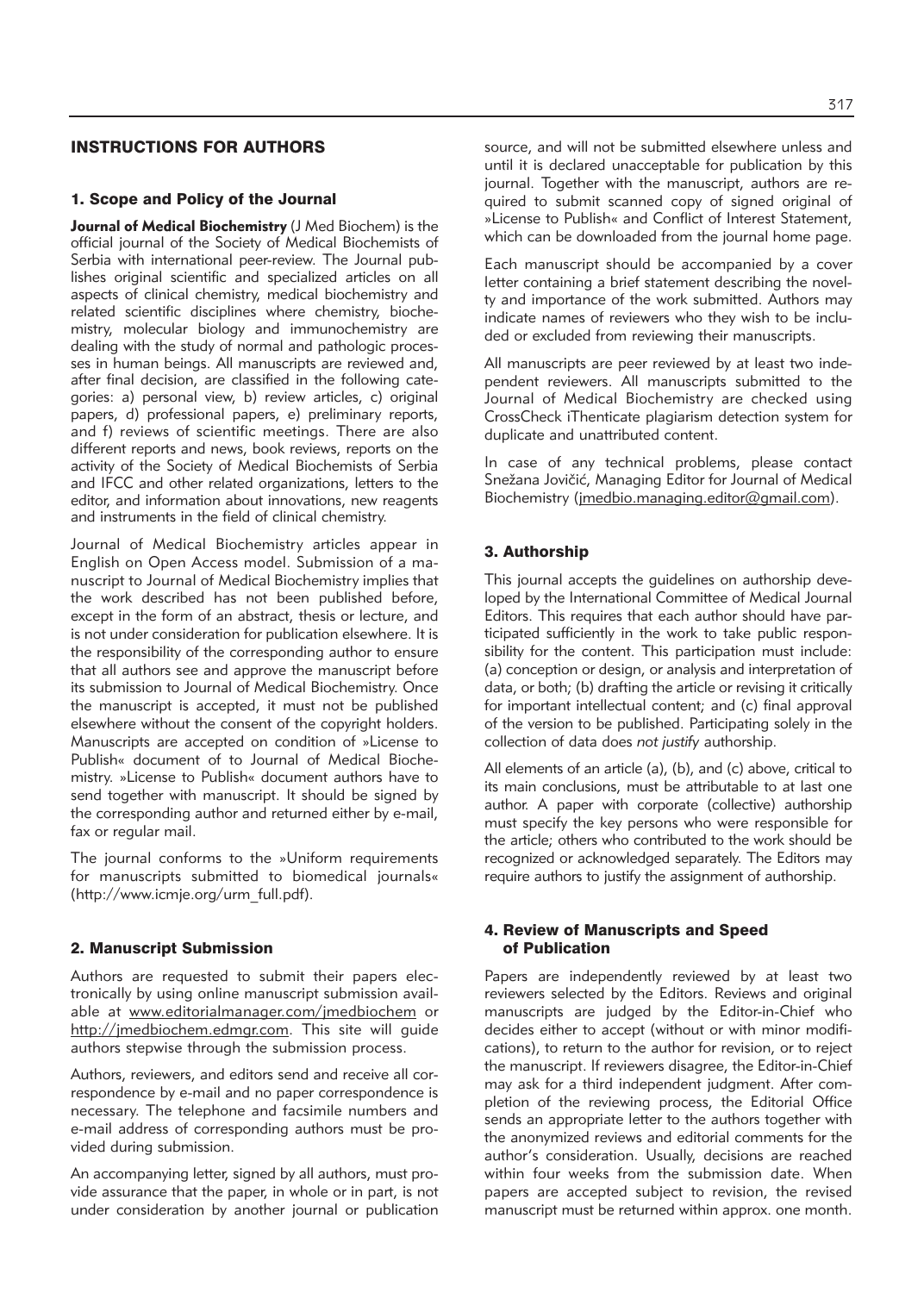Revised articles are re-evaluated by the Editor-in-Chief who decides to accept or to submit to a second review. It is the aim of the Journal to publish papers within six months after their receipt by the Editor-in-Chief.

The author will receive first proofs for correction. Manuscripts are not returned.

## 5. Preparation of Manuscripts

The complete manuscript, including enclosures should be prepared according to instructions given in this section.

Manuscripts must be written in clear and concise English language. The manuscript should be written in the third person avoiding the passive voice. Please have your text proofread by an native English speaker before you submit it for consideration. Either British or American spelling is acceptable. At the proofreading stage, changes other than correction of printer's errors will be charged to the authors.

Type the manuscript (including table legends, figure legends and references) double-spaced using 12 font size on one page of A4 or 81/2×11'' paper. Number the pages consecutively (with the title page being page 1) and leave 2.5 cm margins on all sides. Avoid footnotes in the text, use parentheses instead. Papers and reviews should usually occupy no more than eight printed pages; short communications, case reports and letters to the editor should not exceed four printed pages. Each full page of printed text corresponds to approximately 1400 words. Allow space for tables and illustrations within the page limit.

Manuscripts should be prepared in accordance with the guidelines below and should be sent online at http: //imedbiochem.edmgr.com. The electronic copy of the manuscript should be saved as a Word for Windows (.doc) or Rich Text Format (.rtf) file. Manuscripts must be submitted using double line-spaced, unjustified text throughout, with headings and subheadings in bold case (not underlined). Press ENTER only at the end of a paragraph, list entry or heading.

Full length papers and technical reports should have Title Page, Summary, Keywords, List of Abbreviations, Introduction, Materials and Methods, Results, Discussion, Acknowledgements, if available, References, Tables and Figure legends.

**Short communications and case reports should** be subdivided into Summary, Keywords, List of Abbrevia tions, and a single section of main text without headings. Experimental procedures should be described in legends to figures or footnotes to tables. Acknowledgements and References should be presented as in full length papers.

Letters to the editor are arranged like short communications but without a Summary.

## Title page

The title page should include:

- 1. Short and informative title.
- 2. Names of all authors (with one name and forename of each author in full), followed by their affiliations: department, institution, city without postcode, country. If there is more than one institution involved, authors' names should be linked to the appropriate institutions by inserting consecutive numbers in superscript after relevant names. If required, lower case letters, in superscript after the name, should be used to indicate the present address.
- 3. Full name, mailing address, fax phone number and email address of the corresponding author to whom communications should be sent is typed at the bottom.
- 4. Running title containing 50 characters or less in length.

### Summary, Keywords and a list of non-standard abbreviations

The second page of the manuscript should contain Summary, Keywords and a list of non-standard abbreviations used in text, figures, tables, and figure and table legends.

A summary should be short and clear, typed on a separate sheet, and should contain no more than 250 words. It must be comprehensible to readers before they have read the paper. Reference citations must not appear in the abstract, abbreviations should be avoided.

The summary of the original articles, should be structured, including following: Background, Methods, Results and Conclusions. The abstract of the other article types should not be structured.

A short summary in the Serbian language should be typed on the separate sheet, beginning with a Serbian title. Below the end of English and Serbian summaries provide up to six key words in alphabetical order separated by semicolon using the entries from Index Medicus for indexing purposes.

### Introduction

Introduction should be clear, pointing to the essence of the problem and the purpose of the study. References related to the problem discussed in the manuscript should be cited. Do not include data or conclusions from the work being reported.

### Materials and methods

The experimental part should include a description of materials and methods used. If methods are widely known, they should not be described, but only references indicated. If the article deals with a new method or modified method, full description should follow. Methods used in statistical analyses should be indicated. Identify accurately all materials, substances, drugs and chemicals used.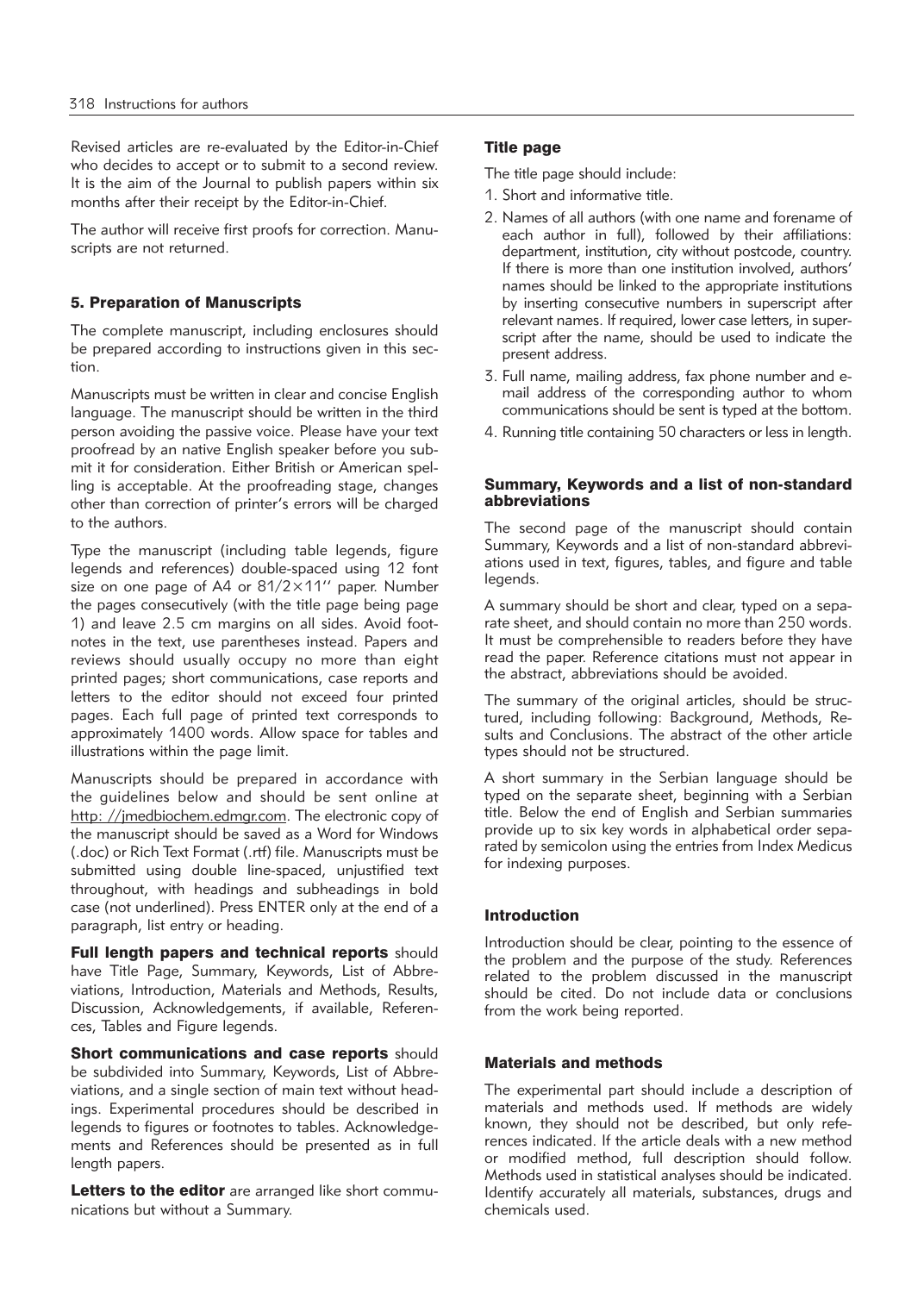Ethics. When reporting experiments on human subjects, manuscripts must include assurance that informed consent was obtained and that the study was performed in conformance with the Declaration of Helsinki ethical guidelines (http://ohsr.od.nih.gov/helsinki.php3) as reflected in *a priori* approval by the local institution's, regional or national, human research review committee. Do not use patients' names, initials, or hospital numbers, especially in any illustrative material. When reporting experiments on animals, indicate whether the national law on the care and use of laboratory animals was followed. Articles which do not give assurance of compliance with these principles will be rejected.

Statistics. Describe statistical methods with enough detail to enable a knowledgeable reader with access to the original data to verify the reported results. If preparing statistical data for publication, please read the journal's statistical guidelines or standard books. Specify any general computer programme used. When data are summarized in the results section, give the statistical methods used to analyze them.

### **Results**

Results should be precise and clear, statistically processed and expressed according to the International System of Units (SI). Present in logical sequence the data generated using, as appropriate, tables and figures without duplication. Indicate the nature of data reduction and statistical procedures employed with appropriate references.

## **Discussion**

Results should be discussed and compared to reference results. Conclusions should be drawn on the basis of these comparisons. Indicate the conclusions that may be drawn and place them in the context of a critical appraisal of previous work. Do not repeat in detail data or other material given in the introduction or the results section. Link the conclusions with the goals of the study, but avoid unqualified statements and conclusions not completely supported by your data. Distinguish clearly new information from previous finding, and speculation from fact. Problems arising out of the study may be identified, and relevant hypotheses may be generated.

### Acknowledgements

Acknowledgements should be placed at the end of the text. Indicate financial support, gifts, technical assistance, and advice. Names of the funding organizations should be written in full. Obtain written permission from those acknowledged by name.

#### Units of measurement

The units of measurement when possible must belong to the International System of Units (SI) or be non-SI units accepted for use with the SI (e.g. days, litre). (http://www.bipm.fr/3\_SI/si.html)

#### **References**

Only essential references should be included. Authors are responsible for verifying them against the original source material. Automatic numbering should be avoided. References are typed on sheets separate from the text and follow the text. Rely upon articles published in primary research journals. Meeting abstracts may be cited only if published in journals. Citations such as »personal communication«, »unpublished data« or »in press« are not accepted. Publications for which no author is apparent may be attributed to the organization from which they originate. Simply omit the name of the author for anonymous journal articles – avoid using »Anonymous«.

References are identified in the text by Arabic numerals in parentheses, and numbered consecutively in the order in which they are mentioned in the text. If one reference is cited several times in the text, the same number is indicated in parentheses. Abbreviations of journals conform to those used in Index Medicus (List of Journals Indexed). List all authors; if the number is seven or more, cite first six names followed by *et al*. Do not use italic font in the reference section. References must be given in the following format:

• Articles:

Pugia MM, Sammer R, Corey P, Lott JA, Anderson L, Gleason S, et al. The uristatin dipstick is useful in distinguishing upper respiratory from urinary tract infections. Clin Chim Acta 2004; 341: 73–81.

Mizon D, Piva F, Queyrel V, Balduyck M, Hachulla E, Mizon J. Urinary bikunin determination provides insight into proteinase/proteinase inhibitor imbalance in patients with inflammatory diseases. Clin Chem Lab Med 2002; 40: 579–86.

• Supplements:

Williams DN. Reducing costs and hospital stay for pneumonia with home intravenous cefotaxime treatment: results with a computerized ambulatory drug delivery system. Am J Med 1994; 97: Suppl 2A: 50–5.

• Abstracts:

Henney AM. Chronic plaque or acute rupture? The yin and yang of vascular tissue remodeling [abstract]. Atherosclerosis 1997; 134: 111.

- Books and Monographs: Kahn CR, Weir GC, editors, Joslin's diabetes mellitus,
- 13ed. Philadelphia: Lea and Febiger, 1994: 1068pp.
- Chapters:

Karnofsky DH, Burchenal JH. The clinical evaluation of chemotherapeutic agents in cancer. In: Macleod CM, editor. Evaluation of chemotherapeutic agents. New York: Columbia University Press, 1949: 191–205.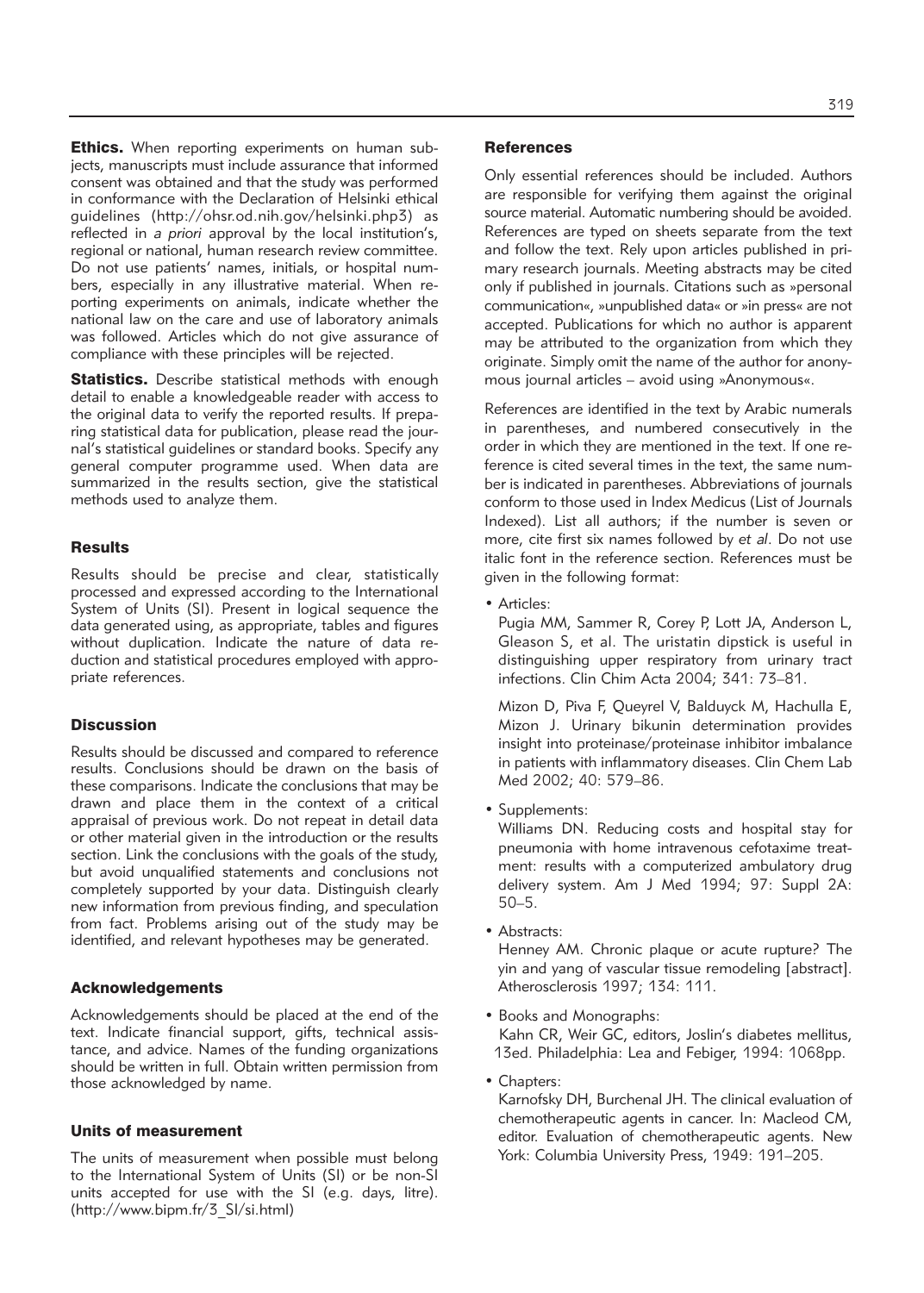## Tables

Submit tables on separate pages and number them consecutively using Roman numerals. Provide a short descriptive title, column headings, and (if necessary) footnotes to make each table self-explanatory. Refer to tables in the text as Table I, etc. Use Table I, etc. in the table legends. Please indicate in the manuscript the approximate position of each table.

# Figures

Illustrations will be reduced in size to fit, whenever possible, the width of a single column, i.e. 80 mm, or a double column, i.e. 168 mm. Ideally, single column figures should be submitted with a width of 100 mm, double column figures with a width of 210 mm. Lettering in all figures within the article should be uniform in style, preferably a sans serif typeface, and of sufficient size, so that it is readable at the final size of approximately 2 mm.

Uppercase letters A, B, C, etc. should be used to identify parts of multi-part figures. Cite all figures in the text in a numerical order. Indicate the approximate position of each figure. Refer to figures in the text as Figure 1, etc. Use Figure 1, etc. in the figure legends.

The first author's name, drawing number and top location are indicated on the back of the illustration.

The number of tables and figures should be rational.

Line drawing and photographs must be of high quality. Note that faint shading may be lost upon reproduction. All illustrations should be black and white and should be numbered in the order in which they are mentioned in the text. The figures must be saved as separate files and printouts appended to the manuscript. All photographic figures should be submitted in camera-ready form (i.e. with all extraneous areas removed) and saved as TIFF files at a resolution of 600 dpi. Line drawings should be professionally prepared and labelled (freehand files). Charts may be supplied as Excel spreadsheets (one chart per sheet). Where necessary, magnification should be shown using a scale marker. The figure legends (one per figure) should appear as a separate page at the end of the main text file. Any previously published illustrations should be accompanied by the written consent to replication of the copyright holder and an acknowledgement should be included in the legend. The full reference should also be included in the reference list.

### Figure legends

Provide figure legends on separate pages. Explain all symbols used in the figures. Remember to use the same abbreviations as in text.

## Nomenclature

Follow the rules of the IUPAC-IUB Commission on Biochemical Nomenclature, as in IUB *Biochemical Nomen -* *clature and Related Documents*, 3rd edition, obtainable from Biochemical Society Book Depot, P.O. Box 32, and Commerce Way, Colchester, CO2 8HP, U.K.

Enzyme names should be in accordance with the recommendations of the IUPAC-IUB Commission on Biochemical Nomenclature, 1978, as in *Enzyme Nomenclature*, published by Academic Press, New York, 1992. Genotypes should be given in italics, phenotypes should not be italicised. Nomenclature of bacterial genetics should follow Damerec et al. Genetics 1966; 54: 61–76.

### Abbreviations

Journal of Medical Biochemistry accepts standard *Journal* of Biological Chemistry abbreviations. Uncommon abbreviations should be defined, in parentheses, when they first appear in text. Abbreviations in the Title and in the Abstract should be avoided. All non-standard abbrevi ations should be listed alphabetically on the second page of the manuscript (see above), separated by semicolon. Start with the abbreviation, followed by a comma, and then give the explanation.

# **Offprints**

Page proofs will be sent electronically to the author for correspondence and must be returned promptly by e-mail, fax or post. The corresponding authors will receive a PDF file of their article. Corrections should be kept to a minimum. This should be completed and returned immediately. The corresponding author will also receive complimentary copy of the issue in which article appears.

# 6. Declaration of Interest

It is the policy of Journal of Medical Biochemistry to adhere in principle to the Conflict of Interest policy recommended by the International Committee of Medical Journal Editors (ICMJE, http://icmje.org/index.html#conflict). The authors must declare conflicts of interest (Conflict of Interest Statement). In specific, we request for the following: 1) all relevant potential conflicts of interest for each named author and/or a statement of no-conflicts if there are none relevant to the contents of the article for any author(s), 2) disclosure of how the article is funded, and in specific, the disclosure of any and all pharmaceutical company funding (partial of total) or a statement that there was no involvement of a pharmaceutical/other company (if this is the case) and 3) comprehensive explanation of the role of the sponsors in article preparation (if the article is sponsored in part or whole).

# 7. Copyright

It is a condition of publication that authors assign »License to Publish« document to Journal of Medical Biochemistry. Authors may, of course, use the article elsewhere after publication without prior permission from Journal of Medical Biochemistry, provided that acknowl